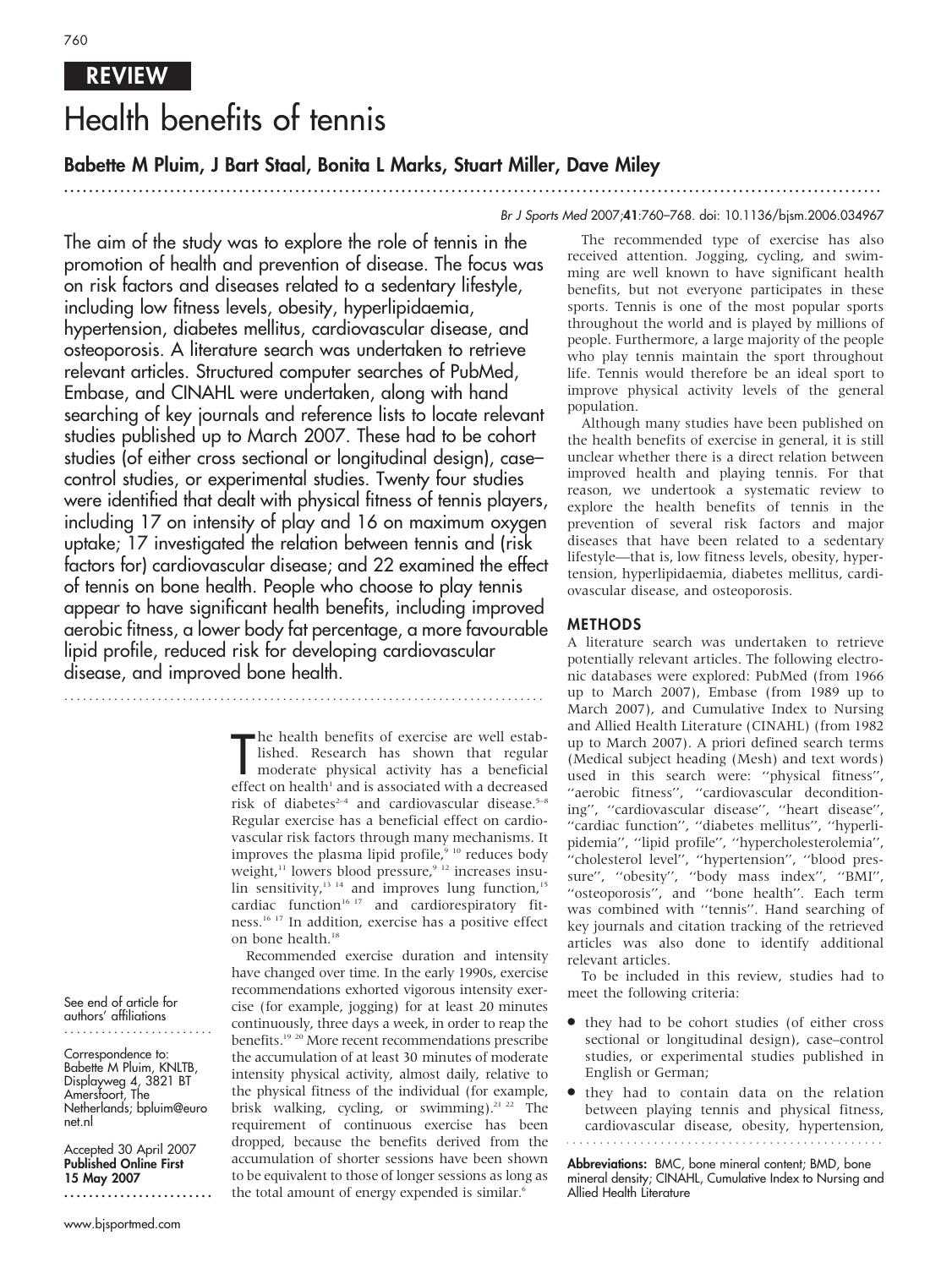hyperlipidaemia, diabetes mellitus, and osteoporosis, or between playing tennis and the occurrence of health benefits in patients who suffer from these diseases.

The most important results of the identified studies were summarised and categorised according to the aforementioned categories. Studies on the prevention or treatment of sports injuries and literature reviews were excluded.

### RESULTS

Our results in the PubMed, Embase, and CINAHL databases resulted in, respectively, 191, 179, and 382 potentially relevant papers. Papers were included when the content was felt to be appropriate by two independent reviewers. In case of disagreement, further discussion was undertaken to achieve consensus.

Twenty four studies (25 articles) were identified that contained data on physical fitness of tennis players.<sup>23-47</sup> Seventeen studies (18 articles) provided information on intensity of play, $23-40$  and 16 studies contained data on maximum oxygen uptake of tennis players.<sup>26–31</sup> <sup>34</sup> <sup>35</sup> <sup>39</sup> <sup>41–47</sup> Seventeen studies<sup>45</sup> <sup>47–62</sup> were found that investigated the relation between tennis and risk factors for cardiovascular disease and included eight cross sectional studies on cardiac size or function,<sup>54-61</sup> four cross sectional studies on obesity, $45$   $47$   $50$   $51$  two cross sectional studies $47$   $49$  and one longitudinal study<sup>48</sup> on hyperlipidaemia, two cross sectional studies on hypertension,<sup>47 52</sup> one longitudinal study on diabetes,<sup>53</sup> and one longitudinal study on cardiovascular morbidity and mortality.<sup>62</sup> Twenty two studies (two longitudinal<sup>63 64</sup> and 20 cross sectional<sup>65-</sup> <sup>85</sup>) were retrieved that examined the effect of tennis on bone health.

### Physical fitness levels

#### Exercise intensity

In 17 studies the intensity of match play was examined using heart rate recordings<sup>23–39</sup> or maximum oxygen uptake ( $\dot{V}o_2$ max), or both<sup>23 26 27 39 40</sup> during play (table 1). Mean (SD) heart rate during singles play ranged from 141 (16) to 182 (12) beats/ minute, equating to 70–90% of maximum heart rate. Mean oxygen consumption during play ranged from 23.1 (3.1) to 40.3  $(5.7)$  ml.kg<sup>-1</sup>.min<sup>-1</sup>, reflecting 50% to 80% of Vo<sub>2</sub>max. Mean lactate levels during play were generally 2 to 3  $mmol.l<sup>-1</sup>$ ; however, one investigator reported levels as high as 6 mmol. $l^{-1}$ .<sup>28</sup> The results of these studies indicate that singles tennis play can be categorised as vigorous intensity exercise  $($  > 6 Mets).

## Aerobic capacity

One longitudinal and 15 cross sectional studies on the  $\dot{V}o_2$ max of tennis players were identified (table 2).<sup>26–31 34 35 39 41–47</sup> The mean  $\dot{V}$ <sub>2</sub>max ranged from 35.5 (5.8) to 65.9  $(6.3)$  ml.kg<sup>-1</sup>.min<sup>-1</sup>, depending on age, sex, and training level, indicating that these tennis players had high fitness levels compared with the norm for normally active controls of the same age and sex.<sup>86 87</sup>

In the one longitudinal study, $46$  38 sedentary, middle aged volunteers were randomly assigned into one of four groups: bicycling (9), tennis (10), jogging (9), and control (10). Each group exercised three times a week for 30 minutes per session for 20 weeks. Tennis produced modest increases in endurance capacity (5.7%), compared with cycling (14.8%) and jogging (13.3%). The control group did not change. However, it should be taken into account that the duration of each training session was only 30–50% of a typical time for playing tennis.

#### Cardiovascular risk factors Obesity

Vodak et al<sup>45</sup> found below average body fat in 25 male (age 42 (6) years) and 25 female (age 39 (3) years) tennis players, with mean values of 16.3% and 20.3% for men and women.

Schneider and Greenberg (n = 7248; 18-34 year old Americans),<sup>50</sup> showed that runners/joggers/fast walkers and tennis players were less likely to be obese, smoke, consume large quantities of alcohol, or drive without seat belts than those who participate in team sports and an aggregate of other sports.

Further evidence of an association between below average body fat and tennis was provided by Swank et al,<sup>47</sup> who found that elite male veteran tennis players had significantly less fat than an age matched active control group ( $p \le 0.05$ ). Both the younger veterans (aged 40 to 59) and the older veterans (over 60) were on average 3% leaner than the non-tennis-playing moderately active controls (17–20.5%  $v$  21–25%, respectively).

Finally, LaForest et  $a^{f51}$  studied recreational tennis players who had played twice a week for the previous ten years. Mean body fat percentage of the tennis players (aged 23 to 69 years) was significantly lower than the body fat of the age matched controls  $(20.4\% \nu 23.9\%, p<0.05)$ .

#### Hyperlipidaemia

In a cross sectional study by Vodak et al,<sup>49</sup> fasting plasma lipid and lipoprotein concentrations of 25 male and 25 female tennis players (mean age 42 years, nine years playing history) were compared with a sedentary group matched for age, sex, and education. Mean plasma high density lipoprotein (HDL) cholesterol was significantly higher in tennis players than in sedentary subjects (men, 1.39 (0.30) v 1.17 (0.31) mmol. $l^{-1}$  $(p<0.001)$ ; women, 1.72 (0.22) v 1.56 (0.29) mmol.l<sup>-1</sup>  $(p = 0.02)$ ). The increased plasma HDL cholesterol concentrations were independent of other factors known to alter these lipid concentrations. Very low density lipoprotein subfractions (VLDL-C) and triglycerides were also significantly lower in the tennis players; however, total cholesterol (TC) and low density lipoprotein (LDL) cholesterol concentrations were similar to the controls.

Ferrauti et al<sup>48</sup> investigated the short term effects of tennis training on lipid metabolism. They studied the effects of a six week running–intensive tennis training programme in 22 veteran players (11 men and 11 women aged 43 to 47 years) and compared these with 16 control subjects who continued their usual (tennis) habits. They found slight increases in  $HDL<sub>2</sub>$ cholesterol as well as small decreases in HDL3 cholesterol, LDL cholesterol, and triglycerides. Despite the overall positive improvement of the lipid profile, the changes were not significantly different from the control group, possibly because of the limited number of subjects and the relatively short duration of the study.

Finally, Swank et  $aI^{47}$  studied 28 elite senior male tennis players (aged 40 to 60+ years) who had participated in tennis for an average of 21 years, and 18 moderately active age matched controls. There were no significant differences between tennis players and the control group for total cholesterol, LDL cholesterol, HDL cholesterol, total cholesterol/ HDL cholesterol ratio and triglycerides. However, the tennis players in the 40 to 59 year old age group had an average HDL cholesterol of 0.21 mmol greater than an age matched control group. Furthermore, tennis players in the 60+ year old age group had an average HDL cholesterol 0.06 mmol greater than their age matched control group.

#### Hypertension

Blood pressure was studied in 21 middle aged male tennis players (age 50 (7) years), using a portable ambulatory blood pressure recorder.52 Mean resting systolic blood pressure was 137 (19) mm Hg and diastolic blood pressure was 88 (13) mm Hg, suggestive of pre-hypertension (blood pressure between 120/80 and 139/89 mm Hg).<sup>88</sup> Mean systolic blood pressure during play was 168 (19) mm Hg, with a peak systolic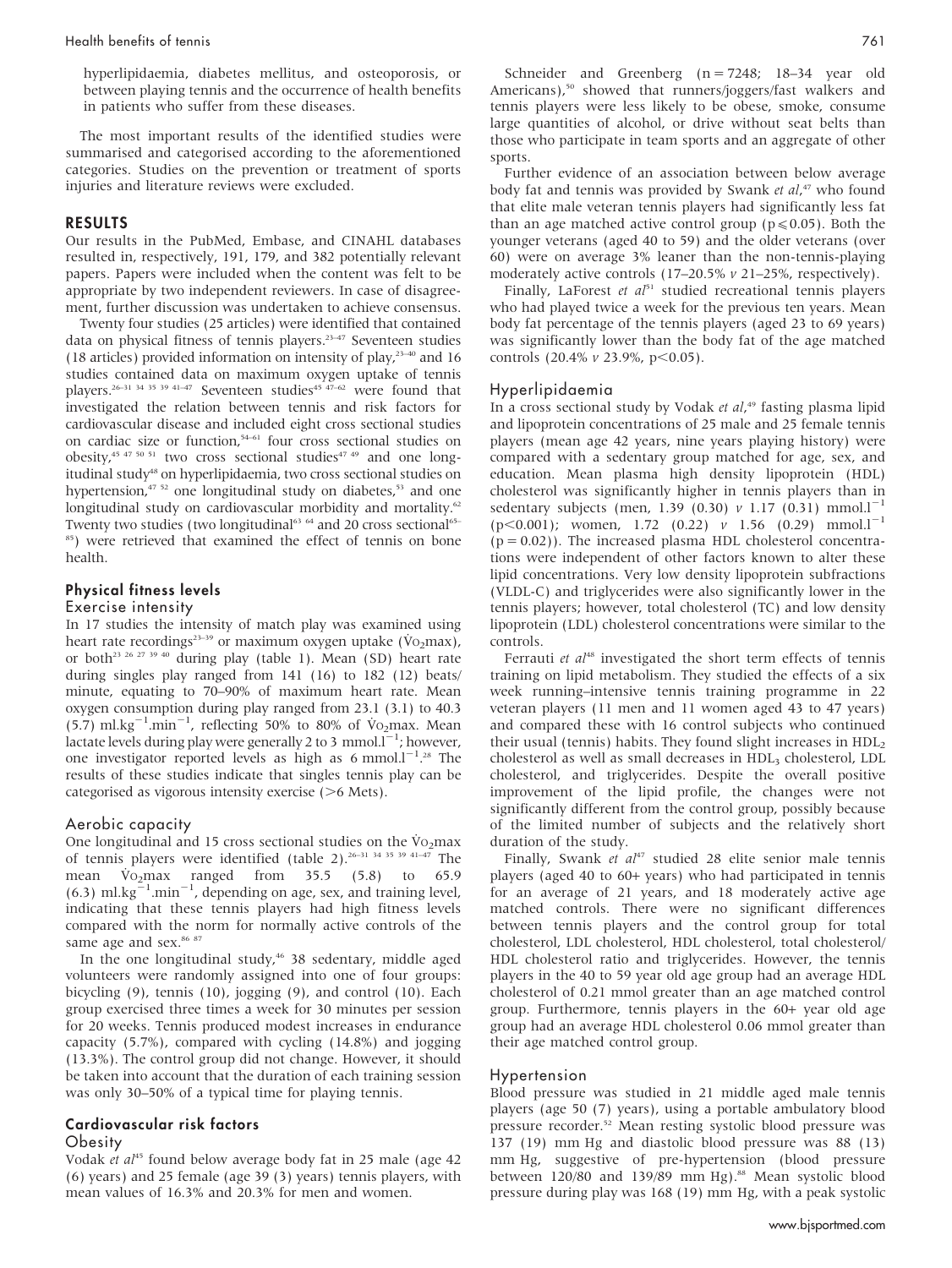| Table 1 Intensity of match play                                                                                                                                                                                        |                                  |                    |                                                                               |                                           |                                                                            |                                        |                                                |                                                                                       |                                                                                                                  |                            |                                                                               |                                                                |
|------------------------------------------------------------------------------------------------------------------------------------------------------------------------------------------------------------------------|----------------------------------|--------------------|-------------------------------------------------------------------------------|-------------------------------------------|----------------------------------------------------------------------------|----------------------------------------|------------------------------------------------|---------------------------------------------------------------------------------------|------------------------------------------------------------------------------------------------------------------|----------------------------|-------------------------------------------------------------------------------|----------------------------------------------------------------|
| Reference*                                                                                                                                                                                                             | Standard of<br>player            | $\leq$             | Sex                                                                           | $\mathbf{r}$                              | Age (years)                                                                | Mean HR during<br>play (beats/min)     | test (beats/min)<br>HR <sub>max</sub> exercise | % HR max                                                                              | $(mmol.1-1)$<br>Lactate                                                                                          | Surface                    | play (ml.kg <sup>-1</sup> .min <sup>-1</sup> )<br>Vo <sub>2</sub> mean during | Vo <sub>2</sub> max exercise test<br>$(ml.kg^{-1}.min^{-1})$   |
| Girard et $\alpha^{23}$<br><b>Juniors</b>                                                                                                                                                                              | dub                              | $\sim$             | $\leq$                                                                        |                                           |                                                                            | 182 (12)<br>173 (17)<br>172 (6)        | 201 (9)<br>201 (9)<br>rr                       | 90 (5)<br>86 (6)                                                                      | 2.36 (0.47)<br>3.08 (1.12)<br>1.41 (0.63)                                                                        | Clay                       | 40.3 (5.7)<br>35.9 (7.5)                                                      | 50.3 (3.9)<br>50.3 (3.9)<br>nr                                 |
| Weber <sup>24</sup>                                                                                                                                                                                                    | Competitive                      | 4                  | M/F                                                                           | $\sim$ $\frac{8}{1}$                      | $\begin{array}{c} 15(2) \\ 15(2) \\ 12.6(1.2) \end{array}$                 |                                        |                                                | $\overleftarrow{c}$                                                                   |                                                                                                                  | Hard court<br>Carpet       | $\overleftarrow{\Xi}$                                                         |                                                                |
| $18-35$ years                                                                                                                                                                                                          |                                  |                    |                                                                               |                                           |                                                                            |                                        |                                                |                                                                                       |                                                                                                                  |                            |                                                                               |                                                                |
| Fernandez <i>et al<sup>40</sup><br/>Novas et al<sup>25</sup></i>                                                                                                                                                       | State, national<br>International | $\frac{1}{3}$      | <b>≥≥≥≥≥≥</b>                                                                 | ∿<br>♦                                    | (2.5)<br>18.3 <sub>0</sub>                                                 | 46 (20)                                |                                                |                                                                                       | 3.79 (2.03)                                                                                                      | Hard court<br>Clay         | 26.6 (3.3)                                                                    | 58.2 (2.2)                                                     |
| Smekal et al <sup>26</sup>                                                                                                                                                                                             | Top league<br>Intermediate       | $3 - 4$<br>$4 - 5$ |                                                                               | $\frac{1}{2}$                             | $\frac{26}{18}$ (4)<br>28.1 (3)                                            | 151 (19)<br>1 <i>4</i> 7 (9)           |                                                |                                                                                       | 2.07 (0.88)                                                                                                      | Clay<br>Clay               | 29.1 (5.6)<br>33 (3)                                                          | 57.3 (5.1)                                                     |
| Bernardi et al <sup>27</sup>                                                                                                                                                                                           |                                  |                    |                                                                               |                                           |                                                                            |                                        |                                                |                                                                                       | $\geq$                                                                                                           |                            |                                                                               |                                                                |
| Christmass et al <sup>28</sup><br>Christmass et al <sup>29</sup>                                                                                                                                                       | State<br><b>State</b>            | $\infty$           |                                                                               |                                           |                                                                            | 155<br>$\overline{a}$                  | 86666566<br>88666666<br>88666666               | 8<br>8<br>8<br>8<br>8<br>8<br>8<br>8<br>8<br>8<br>8<br>8<br>8<br>8<br>8<br>8<br>8<br> | 5.86 (1.33)                                                                                                      | Hard court<br>Hard court   | $\overleftarrow{\Xi}$<br>는                                                    | 65 (6)<br>53.4 (1.8)<br>54.3 (1.9)<br>54.3 (9.4)<br>58.5 (9.4) |
| Reilly et al <sup>30</sup>                                                                                                                                                                                             | Top club                         |                    |                                                                               | $\infty$ $\infty$ $\infty$                |                                                                            |                                        |                                                |                                                                                       |                                                                                                                  | Wood                       | $\geq$                                                                        |                                                                |
| Bergeron et al <sup>81</sup>                                                                                                                                                                                           | University                       |                    |                                                                               |                                           |                                                                            |                                        |                                                |                                                                                       | $\frac{nr}{2.3(1.2)}$                                                                                            | Clay                       |                                                                               |                                                                |
| Therminarias et al <sup>32,33</sup>                                                                                                                                                                                    | Intermediate                     | $4 - 5$            |                                                                               |                                           |                                                                            |                                        |                                                |                                                                                       | $1.76$ (0.3)<br>2.11 (0.77)<br>2.43 (1.28)<br>1.92 (0.56)                                                        | Clay                       | EEEEEE                                                                        | $\overleftarrow{\Xi}$                                          |
| Weber <sup>24</sup>                                                                                                                                                                                                    | Competitive                      |                    |                                                                               |                                           |                                                                            |                                        | $\overline{a}$                                 | $\overleftarrow{\Xi}$                                                                 |                                                                                                                  |                            |                                                                               | Ĕ                                                              |
|                                                                                                                                                                                                                        | Recreational                     | 4004               | $\begin{array}{c}\n\times 1 \\ \times 1 \\ \times 1 \\ \times 1\n\end{array}$ | $\frac{8}{2}$ $\frac{8}{2}$ $\frac{6}{2}$ |                                                                            |                                        | $\overline{a}$                                 | E E                                                                                   |                                                                                                                  | Carpet<br>Carpet<br>Carpet |                                                                               | 늘                                                              |
|                                                                                                                                                                                                                        | <b>Beginners</b>                 |                    |                                                                               |                                           |                                                                            |                                        | $\geq$                                         |                                                                                       |                                                                                                                  |                            |                                                                               |                                                                |
| Morgans et al <sup>64</sup>                                                                                                                                                                                            | Intermediate to                  |                    |                                                                               |                                           |                                                                            |                                        | 188 (11)                                       |                                                                                       | $\overline{a}$                                                                                                   | Hard court                 |                                                                               | 46.4 (6.2)                                                     |
|                                                                                                                                                                                                                        | advanced                         |                    |                                                                               |                                           |                                                                            |                                        |                                                |                                                                                       |                                                                                                                  |                            |                                                                               |                                                                |
| Eliott et al <sup>85</sup><br>Docherty 36                                                                                                                                                                              | Low to high<br>College           |                    |                                                                               | $\infty$                                  | 20.3(1.3)                                                                  |                                        | 192(11)                                        |                                                                                       | Ĕ                                                                                                                | Hard court                 | 도 는                                                                           | 65.9 (6.3)                                                     |
|                                                                                                                                                                                                                        | Well trained                     | $4-9$              |                                                                               | 42                                        |                                                                            |                                        | $\overleftarrow{\Xi}$<br>$\overleftarrow{\Xi}$ |                                                                                       | $\overleftarrow{c}$                                                                                              | Hard court<br>Unknown      |                                                                               | $\geq$<br>Ĕ                                                    |
| Kindermann <i>et al<sup>87</sup></i><br>Seliger <i>et al<sup>38</sup></i>                                                                                                                                              | Top level                        | $\frac{4}{3}$      | <b>≳≳≳</b>                                                                    | $\frac{2}{16}$                            | 25 (5)<br>32.2 (8.5)<br>24.7 (3.7)                                         | 153 (3)<br>150 (10)<br>143 (20)<br>143 | $\geq$                                         | $R$ $E$ $E$                                                                           | 2.0(0.5)                                                                                                         | ndoor court                | nr<br>27.3                                                                    | $\equiv$                                                       |
| 35 years and over                                                                                                                                                                                                      |                                  |                    |                                                                               |                                           |                                                                            |                                        |                                                |                                                                                       |                                                                                                                  |                            |                                                                               |                                                                |
| Ferrauti et al <sup>89</sup>                                                                                                                                                                                           | National                         |                    | ≲ ⊥                                                                           | ∿                                         |                                                                            |                                        | $\overline{a}$                                 |                                                                                       |                                                                                                                  | Clay                       |                                                                               |                                                                |
|                                                                                                                                                                                                                        | National                         |                    |                                                                               |                                           |                                                                            | 142.5 (12.7)<br>141.5 (18.9)           |                                                |                                                                                       |                                                                                                                  |                            | 25.6 (2.8)<br>23.1 (3.1)                                                      |                                                                |
| Therminarias $^{32}$ , $^{33}$<br>Weber $^{24}$                                                                                                                                                                        | Intermediate                     | 2 2 4<br>2 4 4     |                                                                               | $\circ$ $\circ$ $\circ$ $\circ$ $\circ$   | $47$ (5.4)<br>$47.2$ (6.6)<br>$46.5$ (1.3)<br>$50.4$ (4.9)<br>$54.3$ (6.1) | 156 (4)                                | 175 (2)                                        | $E E$ $S$ $E E$                                                                       | $\begin{array}{c} 1.24 & (0.37) \\ 1.67 & (0.49) \\ 1.79 & (0.29) \\ 2.82 & (0.92) \\ 2.67 & (0.96) \end{array}$ | े<br>पुत्र<br>Clay         |                                                                               | $47.5$ $(4.3)$<br>$41.4$ $(6.0)$<br>nr                         |
|                                                                                                                                                                                                                        | Competitive                      | $\overline{a}$     | M/F                                                                           |                                           |                                                                            | 154 (15)                               | $\overline{c}$                                 |                                                                                       |                                                                                                                  | Carpet<br>Carpet           | E E E                                                                         |                                                                |
|                                                                                                                                                                                                                        | Recreational                     | $6 - 7$            | M/F                                                                           |                                           |                                                                            | 41 (16)                                | $\geq$                                         |                                                                                       |                                                                                                                  |                            |                                                                               | 는                                                              |
| F, female; HR, heart rate; HR <sub>max</sub> , maximum heart rate; ITN, international tennis number; M, male; n, number of subjects; nr, not reported.<br>*First author and reference number.<br>Values are mean (SD). |                                  |                    |                                                                               |                                           |                                                                            |                                        |                                                |                                                                                       |                                                                                                                  |                            |                                                                               |                                                                |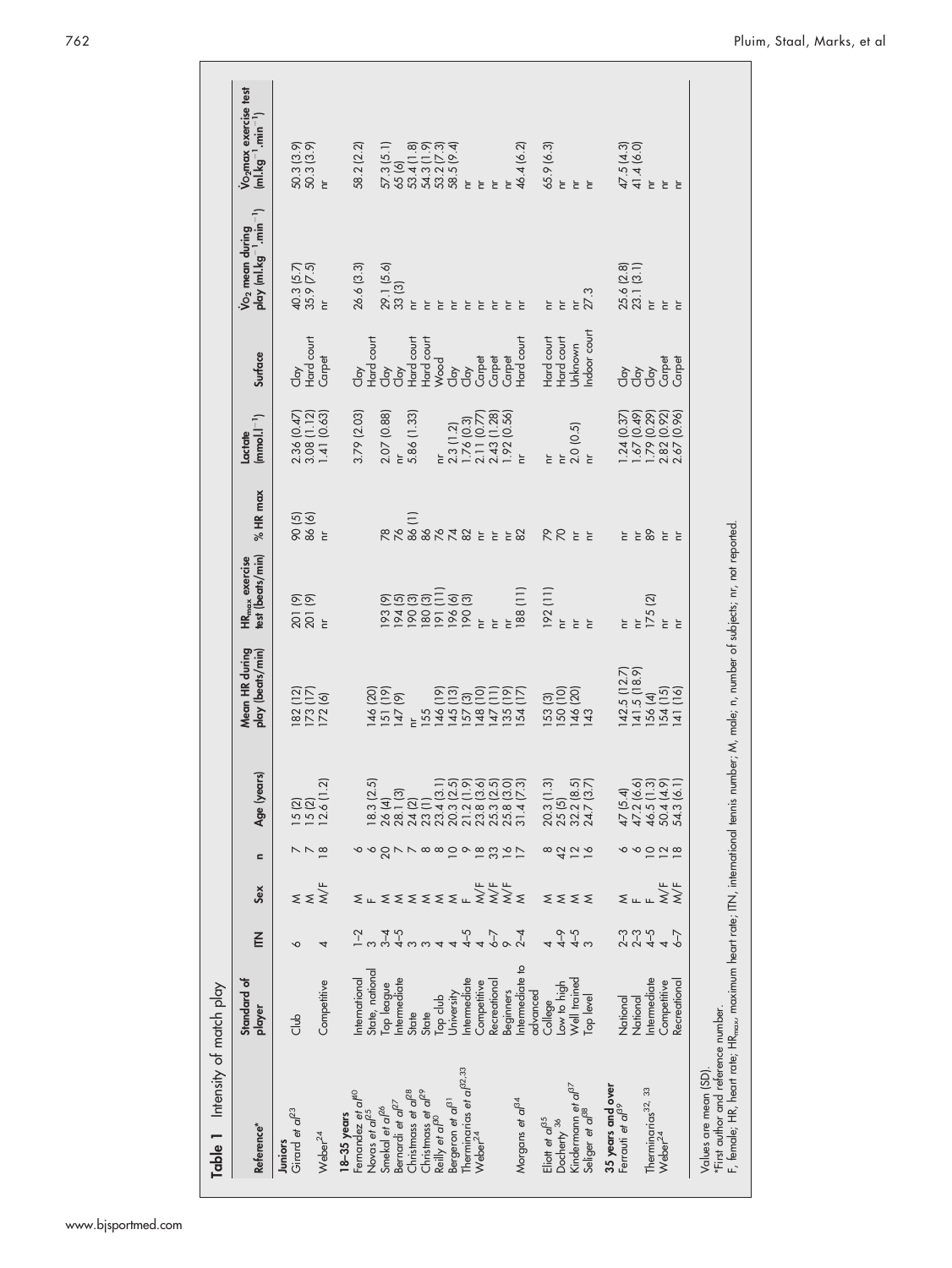| Reference*                                                     | Level of play, country                                  | <b>ITN</b>               | <b>Sex</b> | $\mathbf n$          | Age<br>(years)         | $\dot{V}$ o <sub>2</sub> max<br>$(ml.kg^{-1}.min^{-1})$ |
|----------------------------------------------------------------|---------------------------------------------------------|--------------------------|------------|----------------------|------------------------|---------------------------------------------------------|
| <b>Juniors</b>                                                 |                                                         |                          |            |                      |                        |                                                         |
| Buti et $a^{1}$                                                | State squad, Australia                                  | 3                        | M<br>F     | 8<br>8               | 11.7<br>11.7           | 56.3(6.5)<br>52.6 (8.2)                                 |
| Carlson et $a^{\mu_2}$                                         | Elite junior, Australia                                 | $2 - 3$                  | M<br>F     | 6<br>6               | 16.8<br>14.6           | 60.3(6.4)<br>52.3(7.5)                                  |
| Powers, et al <sup>43</sup>                                    | High school, USA                                        | $4 - 5$                  | F          | 10                   | 15.8(0.4)              | 48 (2.1)                                                |
| $18-35$ years<br>Smekal et $a^{26}$<br>Bernardi et a $l^{27}$  | Top league, Austria<br>Intermediate, Italy              | $3 - 4$<br>$4 - 5$       | M<br>M     | 20<br>$\overline{7}$ | 26(4)<br>28.1(3)       | 57.3(5.1)<br>65(6)                                      |
| Christmass et $a^{28}$<br>Kraemer et al <sup>44</sup>          | State level, Australia<br>College, Div I and III, USA   | 3<br>$3 - 5$<br>3        | M<br>F.    | $\overline{7}$<br>38 | 24(2)<br>20(2)         | 53.4(1.8)<br>47.6(4.4)                                  |
| Christmass et $a^{29}$<br>Reilly et al <sup>30</sup>           | State level, Australia<br>Top club, UK                  | $\overline{\mathcal{A}}$ | M<br>M     | 8<br>8               | 23(1)<br>23.4(3.1)     | 54.3 (1.9)<br>53.2(7.3)                                 |
| Bergeron et $a^{\beta}$ <sup>1</sup><br>Morgans et a $\beta^4$ | University, Div I, USA<br>Intermediate to advanced, USA | $3 - 4$                  | M<br>M     | 10<br>17             | 20.3(2.5)<br>31.4(7.3) | 58.5(9.4)<br>46.4(6.2)                                  |
| Elliott et $a^{35}$<br>Wilmore et al <sup>46</sup>             | College level, Australia<br>Beginners, USA              | $3 - 4$<br>$9 - 10$      | M<br>M     | 8<br>9               | 20.3(1.3)<br>29(6.6)   | 65.9(6.3)<br>44.4 (7.5)                                 |
| 35 years and over                                              |                                                         |                          |            |                      |                        |                                                         |
| Ferrauti et $a^{\beta}$ <sup>99</sup>                          | Nationally ranked, Germany                              | $2 - 3$                  | M<br>F     | 6<br>6               | 47(5.4)<br>47.2(6.6)   | 47.5(4.3)<br>41.4(6.0)                                  |
| Vodak et al <sup>45</sup>                                      | Recreational, USA                                       | $6 - 8$<br>$6 - 8$       | M<br>F     | 25<br>25             | 39(3)<br>42 (6)        | 50.2(5.7)<br>44.2(5.4)                                  |
| Swank et al <sup>47</sup>                                      | Elite, USA                                              | $3 - 4$<br>$4 - 5$       | M<br>M     | 13<br>15             | $40 - 59$<br>>60       | 48.7 (11.7)<br>35.3(5.8)                                |

F, female; ITN, international tennis number; M, male; n, number of subjects; Vo<sub>2</sub>max, maximum oxygen consumption.

pressure of 198 (30) mm Hg. Mean diastolic blood pressure during play decreased to 82 (16) mm Hg.

Swank et  $a_1^{47}$  studied 28 elite senior male tennis players (21) years of tennis play) and 18 moderately active age matched controls and found no significant difference between groups in either systolic or diastolic blood pressure values (40 to 59 years: systolic blood pressure (SBP) = 121 (10)  $\nu$  124 (14) mm Hg, diastolic blood pressure (DBP) = 78 (10)  $\nu$  79 (10) mm Hg; 60+ years:  $SBP = 136 (10) v 135 (14)$ ,  $DBP = 82 (7) v 81 (7)$ mm Hg).

## Diabetes mellitus

Nessler<sup>53</sup> undertook a longitudinal study of 12 patients (seven men, mean age 62 (4) years and five women, mean age 60 (4) years) with type II diabetes at the Sports University of Cologne. The untrained beginners played tennis twice a week with a modified ball for six weeks; training sessions lasted 90 minutes. No significant changes occurred in baseline glucose levels, HbA1c concentration, triglyceride levels, LDL, HDL, and total cholesterol levels, or free fatty acids. There were small but significant increases in plasma insulin (10.3 (3.8)  $v$  13.9 (5.7)  $\mu$ E/ml, p = 0.026) and c-peptide production (3.5 (1.0) v 4.7 (1.4)  $\text{mmol.}1^{-1}$ ),  $p = 0.001$ ). The mean glucose concentration (mean of 12 participants measured before and after 12 training sessions) fell from 188.0 (72.7) mg/dl before to 156.7 (52.2) mg/dl after 90 minutes of training ( $p = 0.001$ ).

## Cardiovascular disease

#### Heart size

Eight studies examined the cardiac dimensions of elite tennis players.54–61 Increased heart size and increased performance capacity were noted regardless of sex.54 55 59–61 Systolic and diastolic function were within normal limits.<sup>56 57 61</sup>

## Morbidity and mortality

Houston et  $al^{62}$  studied 1019 male students between 1948 and 1964. After a standard physical examination, the students were asked to rate their ability in tennis, golf, football, baseball, and basketball during medical school and earlier. The researchers assessed the participants' physical activities an average of 22 and 40 years later. Tennis was the only sport in which a greater ability during medical school was associated with a lower risk of cardiovascular disease. After adjustment for confounding variables, the relative risk of developing cardiovascular disease was 0.56 (95% confidence interval (CI), 0.35 to 0.89) in the high ability group and 0.67 (0.47 to 0.96) in the low ability group, compared with the no ability group. A primary factor for this beneficial health profile may be that tennis was the sport played most often through mid-life. Half the tennis players were still participating in the sport in mid-life, compared with only a quarter of those who reported playing golf and none who reported playing baseball, basketball, or football.

#### **Osteoporosis**

Twenty two studies  $(23 \text{ articles})^{63-85}$  were identified that examined the effects of tennis play on bone health. Generally, the bone mineral content (BMC) and bone density (BMD) were shown to be consistently greater in the dominant (playing) arm than in the non-dominant arm. Also, BMC and BMD were greater in the hip and lumbar spine regions of tennis players than in controls, and exercise induced bone gain was greater in young than in old starters. Table 3 provides more specific information on the effect of tennis on bone health.

## **DISCUSSION**

The general findings of this review indicate that those who choose to play tennis appear to have positive health benefits. Specifically, lower body fat percentages, more favourable lipid profiles, and enhanced aerobic fitness contributed to an overall improved risk profile for cardiovascular morbidity. Furthermore, numerous studies have identified better bone health not only in tennis players with lifelong tennis participation histories, but also in those who take on the sport in midadulthood.

A limitation of this review is the small number of studies with a longitudinal design. For example, of the 17 studies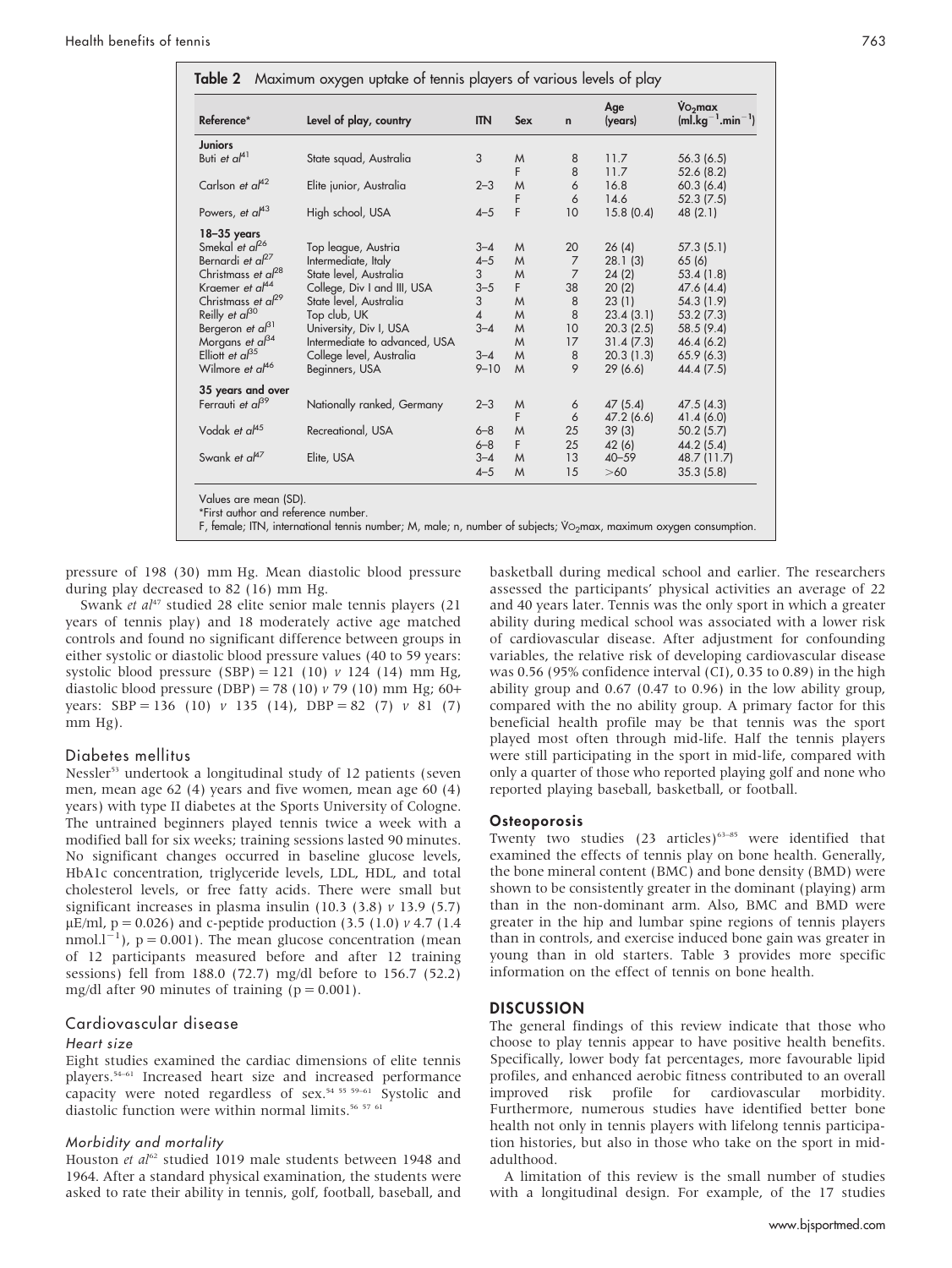| Reference*                              | Design                   | Study population                                                                                                                                                                                                                                                                                                                         | Method     | Main results                                                                                                                                                                                                                                                                                                                                                                                                                                                                                                                                                                                                                                                                             |
|-----------------------------------------|--------------------------|------------------------------------------------------------------------------------------------------------------------------------------------------------------------------------------------------------------------------------------------------------------------------------------------------------------------------------------|------------|------------------------------------------------------------------------------------------------------------------------------------------------------------------------------------------------------------------------------------------------------------------------------------------------------------------------------------------------------------------------------------------------------------------------------------------------------------------------------------------------------------------------------------------------------------------------------------------------------------------------------------------------------------------------------------------|
| Ducher et al 85                         | <b>XS</b>                | 28 young (22 boys, 6 girls, 11.6<br>$(1.4)$ y) and 47 adult tennis players<br>(23 M, 24 F, 22.3 (2.7) y), and 70<br>age matched controls (12 children<br>$(12.2 (1.6) y)$ and 58 adults $(23.3)$<br>$(3.2)$ y)                                                                                                                           | <b>DXA</b> | At the ultradistal radius, asymmetry in BMC in young and adult tennis<br>players was 16.35% and 13.8%, respectively ( $p$ < 0.0001). At the mid- and<br>third-distal radius, asymmetry was much greater in adults than in children<br>( $p<0.0001$ ) for BMC (mid-distal radius, $+6.6\%$ v $+15.6\%$ ; third-distal radius<br>$+6.9\%$ v $+13.3\%$ ).                                                                                                                                                                                                                                                                                                                                   |
| Ducher et al <sup>82</sup> XS           |                          | 52 tennis players (24.2 (5.8) y),<br>16.2 $(6.1)$ y of practice                                                                                                                                                                                                                                                                          | <b>DXA</b> | Lean tissue mass, bone area, BMC, and BMD of the dominant forearm were<br>significantly (p<0.0001) greater. Bone area and BMC correlated with grip<br>strength on both sides ( $r = 0.81 - 0.84$ , $p < 0.0001$ ).                                                                                                                                                                                                                                                                                                                                                                                                                                                                       |
| Ducher et al <sup>83</sup> XS           |                          | 20 regional level tennis players (10 M;<br>10 F, mean age 23.1 (4.7) years,<br>with $14.3$ (3.4) years of playing)                                                                                                                                                                                                                       | <b>DXA</b> | Significant side-to-side differences ( $p < 0.0001$ ) were found in muscle<br>volume (+9.7%), grip strength (+13.3%), BMC (+13.5%), total bone volume<br>$(+10.3%)$ , and subcortical volume $(+20.6%)$ , but not in cortical volume<br>(+2.6%, NS). The asymmetry in total bone volume explained 75% of the<br>variance in BMC asymmetry (p<0.0001). Volumetric BMD was slightly<br>higher on the dominant side $(+3.3\% , p<0.05)$ . Grip strength and muscle<br>volume correlated with all bone variables (except volumetric BMD) on both<br>sides ( $r = 0.48 - 0.86$ , $p < 0.05 - 0.0001$ ) but the asymmetries in muscle<br>indices did not correlate with those in bone indices. |
| Ducher et al <sup>84</sup> XS           |                          | 57 regional level tennis players (33 M,<br>24 F). All had been practising tennis<br>for at least 5 years                                                                                                                                                                                                                                 | <b>DXA</b> | At the ultradistal radius, the side-to-side difference in BMD was larger than<br>in bone area (8.4 (5.2)% and 4.9 (4.0)%, respectively, $p<0.01$ ). In he<br>cortical sites, the asymmetry was lower ( $p<0.01$ ) in BMD than in bone area<br>(mid-distal radius: 4.0 (4.3)% v 11.7 (6.8)%; third-distal radius: 5.0 (4.8)% v<br>$8.4(6.2)\%$ ).                                                                                                                                                                                                                                                                                                                                         |
| Sanchis-Moysi XS<br>et al <sup>66</sup> |                          | 10 F postmenopausal tennis<br>players (60 (5) y) and 12<br>postmenopausal controls (63 (7) y).<br>Tennis players started at 31 (9) y and<br>had been playing for 27 (7) y, at least<br>3 h/wk                                                                                                                                            | <b>DXA</b> | Tennis players showed 8% greater BMC and 7% greater osseous area in the<br>dominant arm than in the non-dominant arm ( $p$ <0.05). There was a<br>positive correlation between duration of tennis participation and inter-arm<br>asymmetry in BMC (r=0.81, $p<0.01$ ) and bone area (r=0.78, $p<0.01$ ).                                                                                                                                                                                                                                                                                                                                                                                 |
| Sanchis Moysi XS<br>et al $65$          |                          | 17 M tennis players (55 (2) y),<br>9 F tennis players (61 (1) y), 15 M<br>(56 (3) y) and 20 F (62 (2) y) control<br>subjects. Mean tennis participation<br>was 27 (7) y, 3 h/wk                                                                                                                                                          | <b>DXA</b> | Male tennis players had a 16% higher BMC and 10% BMD in legs than<br>controls (p<0.05). 10-30% greater BMC and BMD were observed in the<br>hip region and lumbar spine (L2-L4) of tennis players v controls (p<0.05).                                                                                                                                                                                                                                                                                                                                                                                                                                                                    |
| Kontulainen<br>et al $80$               | <b>XS</b>                | 36 young F Finnish tennis/squash<br>players (22 (8) y, mean starting age<br>11 $(2)$ y), and 28 older F players<br>$(39 (11)$ y, mean starting age 26 $(8)$ y),<br>and 27 controls (29 (10) y)                                                                                                                                           | pQCT, DXA  | The side-to-side differences in the young starters bone mineral content,<br>cortical area, total cross sectional area of bone, and cortical wall thickness<br>were 8–22% higher than those of controls and 8–14% higher than those of<br>old starters.                                                                                                                                                                                                                                                                                                                                                                                                                                   |
| Nara-Ashizawa XS<br>et al <sup>68</sup> |                          | 92 middle aged F tennis players<br>(46 (5) y) who initiated training after<br>bone had matured (mean starting<br>age 36 (3) y)                                                                                                                                                                                                           | pQCT       | Endocortical area (0.278 (0.094) $v$ 0.300 (0.106) cm <sup>2</sup> ), periosteal area<br>$(1.007 (0.14) v 1.061 (0.15) cm2)$ , BMC $(0.141 (0.017) v 0.147)$<br>$(0.017)$ g), moment of inertia (1598 (413) v 1744 (460) mm <sup>4</sup> ), section<br>modulus (219 (41) v 233 (44) mm <sup>3</sup> ), and SSI (352 (66) v 376 (71) mm <sup>3</sup> ) of<br>dominant midradius were greater ( $p$ <0.01) than in the non-dominant<br>radius. BMD of trabecular bone (0.383 (0.060) v 0.363 (0.070) g/cm <sup>3</sup><br>p<0.05) and whole bone (0.756 (0.115) v 0.656 (0.120) g/cm <sup>3</sup> , p<0.01)<br>at the dominant distal radius were greater than in the non-dominant radius. |
| Kontulainen<br>et al $64$               | $PCS; 5-y$<br>follow up  | 36 young F Finnish tennis/squash<br>players (22 (8) y, mean starting age<br>11 $(2)$ y), and 28 older female<br>players (39 (11) y, mean starting age<br>26 (8) y), and 27 controls (29 (10) y).<br>Young starters reduced training from<br>4.7 (2.7) to 1.4 (1.3) times/wk; old<br>starters from $4.0$ (1.4) to $2.0$ (1.4)<br>times/wk | <b>DXA</b> | Bone gain was 1.3-2.2 times greater in favour of young starters: The<br>difference in BMC of humeral shaft in dominant v non-dominant arm was 22<br>$(8.4)\%$ in young starters v 10 (3.8)% in old starters at follow up.                                                                                                                                                                                                                                                                                                                                                                                                                                                                |
| Haapasalo<br>et al <sup>67</sup>        | XS                       | 12 M former Finnish national level<br>tennis players $(30 (5) y)$ and 12 age,<br>height, and weight matched controls                                                                                                                                                                                                                     | pQCT       | Among the players significant side-to-side differences ( $p<0.05$ ) in favour of<br>the dominant arm were found in BMC, total area, cortical area, and bone<br>strength index at the proximal humerus, humeral shaft, distal humerus,<br>radial shaft, and distal radius. Increased bone strength was mainly due to<br>increased bone size and not to a change in volumetric bone density.                                                                                                                                                                                                                                                                                               |
| Kontulainen<br>et al $63$               | $PCS$ ; 4-y<br>tollow up | 13 M former competitive tennis players<br>$(26 (5)$ y) who started their career at a<br>mean age of 11 y and 13 controls<br>(26 (6) y). The players had all retired<br>from top tennis before (mean 2.3<br>$(0.6)$ y) follow up                                                                                                          | <b>DXA</b> | Relative side-to-side BMC differences were significantly ( $p<0.001$ ) larger in<br>players than in controls at all measured sites in both 1992 and 1996 for<br>proximal humerus (1992: 18.5% v 1.4%; 1996: 18.4% v 0.5%), humeral<br>shaft (1992: 25.2% v 4.7%; 1996: 25.9% v 4.5%), radial shaft (1992:<br>13.9% v 1.8%; 1996: 14.2% v 2.1%), and distal radius (1992: 13.2% v<br>$2.0\%$ ; 1996: 13.2% v 2.3%).                                                                                                                                                                                                                                                                       |
| Ashizawa<br>et al $69$                  | <b>XS</b>                | Forearms of 16 competitive tennis<br>players (10 F) and 12 healthy controls<br>(7 F) aged 18-24 y were scanned at<br>mid and distal site of the radius                                                                                                                                                                                   | pQCT       | Players had an increase in total BMC (13.3%, p<0.001), periosteal bone<br>area (15.2%, p<0.001), cortical BMC (12.6%, p<0.001), and cortical<br>bone area (13.5%, $p<0.01$ ) in the playing arm $v$ the non-playing arm. In<br>controls, side-to-side differences in these variables were not significant.<br>In the distal radius, total BMC (13.8%, $p<0.01$ ), periosteal bone area<br>$(6.8\% , p<0.05)$ , total BMD $(6.8, p<0.01)$ , trabecular bone area (6.8%,<br>$p$ < 0.05), and trabecular BMD (5.8%, $p$ < 0.05) of the playing arm were<br>greater than in the non-playing arm. In controls, significant side-to-side                                                       |

differences were not found in any measured variables.

Table 3 Characteristics and results of included studies on the effect of playing tennis on indicators of bone health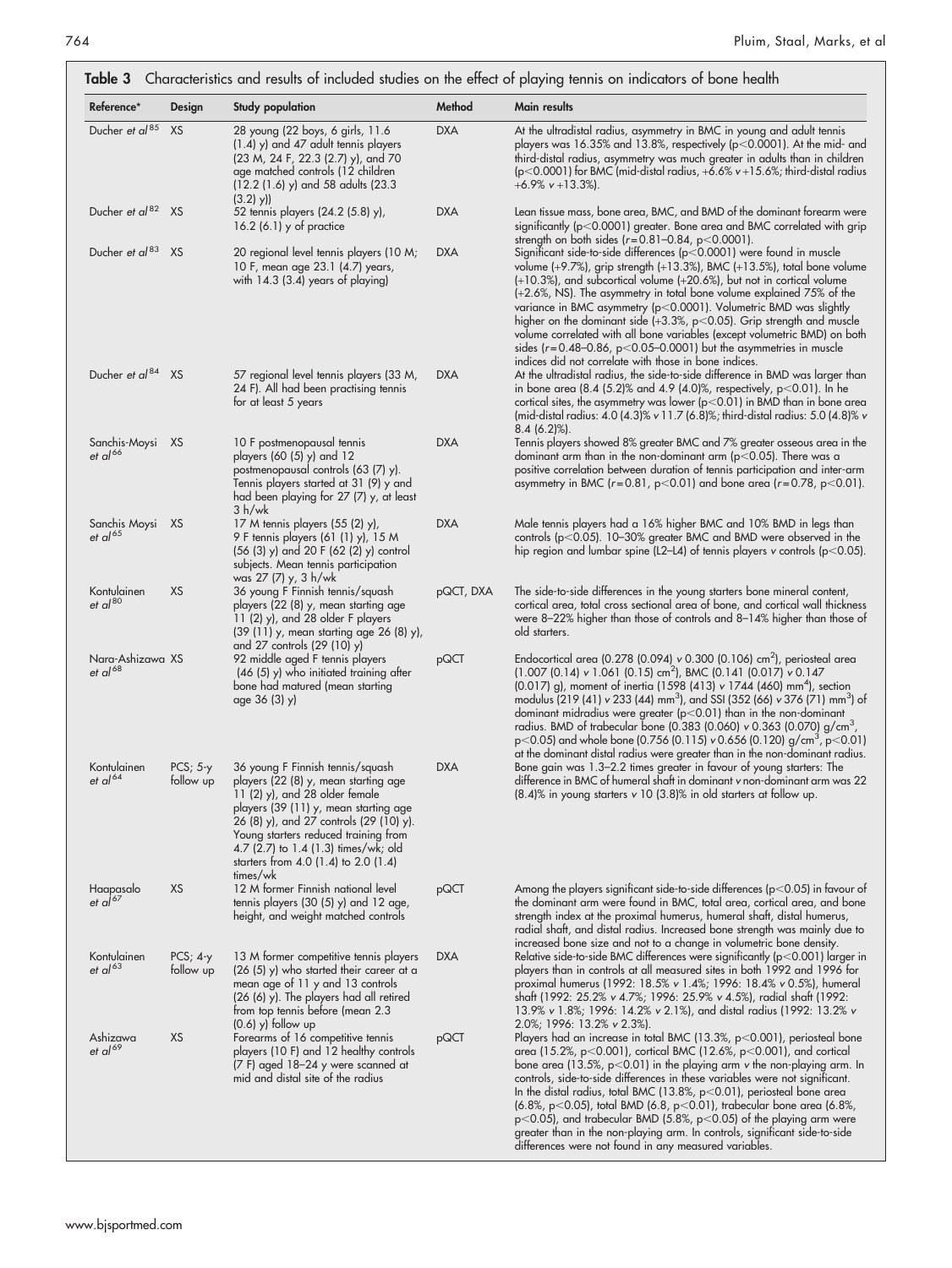| Reference*                         | Design    | Study population                                                                                                                                                                                                                                                                         | Method                                                      | Main results                                                                                                                                                                                                                                                                                                                                                                                                                                                                                                                                                                                                                                                                                                                    |
|------------------------------------|-----------|------------------------------------------------------------------------------------------------------------------------------------------------------------------------------------------------------------------------------------------------------------------------------------------|-------------------------------------------------------------|---------------------------------------------------------------------------------------------------------------------------------------------------------------------------------------------------------------------------------------------------------------------------------------------------------------------------------------------------------------------------------------------------------------------------------------------------------------------------------------------------------------------------------------------------------------------------------------------------------------------------------------------------------------------------------------------------------------------------------|
| Haapasalo<br>$et$ al <sup>70</sup> | XS        | 91 7–17 y F tennis players and 58<br>healthy F controls. In each Tanner<br>stage, differences in BMD in playing<br>and non-playing arms and lumber<br>spine were compared between the<br>players and controls                                                                            | <b>DXA</b>                                                  | In players, BMD inter-arm differences were significant ( $p<0.05$ to $<0.001$ )<br>in all Tanner stages, with mean differences ranging from 1.6% to 15.7%.<br>Mean arm differences between players and controls did not become obvious<br>until Tanner stage III (mean age 12.6 y). In the lumbar spine differences<br>were not found until Tanner stage IV (mean age 13.5 y, 0.97 (0.13) v 0.89<br>$(0.09)$ g/cm <sup>2</sup> , p<0.05) and Tanner stage V (mean age 15.5 y, 1.08<br>$(0.105)$ v 0.96 $(0.134)$ g/cm <sup>2</sup> , p < 0.05).                                                                                                                                                                                 |
| Calbet<br>et al <sup>71</sup>      | XS        | 9 M protessional tennis players<br>$(26 (6) y)$ and 17 non-active M<br>subjects $(24 (3) y)$                                                                                                                                                                                             | <b>DXA</b>                                                  | Total mass (4977 (908) v 4220 (632) g, lean mass (3772 (500) v 3246<br>$(421)$ g, p<0.001, and BMC (229 (43.5) v 194 (33) g) were greater in the<br>dominant arm of tennis players than in controls (all $p<$ 0.05). BMD was<br>increased in tennis players v controls in the lumbar spine $(1.25(0.29)$ v 1.09<br>$(0.12)$ g/cm <sup>2</sup> , p = 0.09) and in the trochanteric region $(0.94 (0.11) \times 0.80)$<br>$(0.07)$ g/cm <sup>2</sup> , p < 0.001).                                                                                                                                                                                                                                                                |
| Haapasalo<br>et al <sup>72</sup>   | XS        | 17 young competitive M tennis<br>players (25 (5) y), 30 young F<br>players (19 (3) y), 20 older F players<br>(43 (5) y), 16 M controls (25 (5) y),<br>25 young F controls (21 (3) y), and<br>16 older F $(39 (6) y)$ . Starting age,<br>M 10 (3) y, young F 9 (2) y, older<br>F 29 (6) y | <b>DXA</b>                                                  | There were significant side-to-side humeral length differences in young M<br>players (+1.4%), young F controls (+1.1%), and older F players (+0.7%).<br>Relative side-to-side ditterences in BMC (range +7.6 to +25.2%), BMD<br>(range $+5.8\%$ to $+22.5\%$ ), cortical wall thickness (range $+6.9\%$ to $+45.2\%$ ),<br>cross sectional moment of inertia (range $+7.8\%$ to $+26.4\%$ ), and section<br>modulus (range $+3.0\%$ to $+21.7\%$ ) were signiticantly larger in players than<br>in controls at the proximal, mid, and distal part of the humerus. Relative<br>side-to-side differences were significantly larger in young (range +11.7% to<br>$+45.2\%$ ) than in older players (range $+3.0\%$ to $+12.4\%$ ). |
| Etherington<br>et al <sup>73</sup> | <b>XS</b> | 16 former tennis players (aged<br>40-65 y), 67 former middle and<br>long distance runners and 585 age<br>matched controls                                                                                                                                                                | <b>DXA</b>                                                  | Tennis players had greater BMD than runners (lumbar spine 12% (95% CI,<br>5.7 to 18.2), p=0.0004, femoral neck 6.5% (-0.2 to 13.2), p=0.066).<br>Athletes had greater BMD than controls (lumbar spine 8.7% (5.4 to 12.0),<br>$p<0.001$ and femoral neck 12.1% (9.0 to 15.3), $p<0001$ ). BMD of tennis<br>players' forearms were greater than their non-dominant forearms.                                                                                                                                                                                                                                                                                                                                                      |
| Tsuji et al <sup>74</sup>          | <b>XS</b> | 10 M college wrestlers (20 (1) y),<br>16 temale college basketball players<br>$(20 (1) y)$ , and 12 F college tennis<br>players (21 (1) y)                                                                                                                                               | <b>DXA</b>                                                  | A signiticant and positive relation was tound between mid-radial (0.48<br>$(0.07)$ g/cm <sup>2</sup> ) BMD and grip strength $(31.2 (4.1)$ kg) in the dominant<br>forearm of tennis players ( $r = 0.43$ , $p < 0.05$ ). There was a significant<br>difference between mid-radial BMD in the dominant (range 0.63–0.87 g/<br>cm <sup>2</sup> ) and non-dominant arm (range $0.52-0.57$ g/cm <sup>2</sup> , p<0.05).                                                                                                                                                                                                                                                                                                             |
| Kannus et al <sup>75</sup> XS      |           | 105 F Finnish national level tennis/<br>squash players (28 (11) y) and 50<br>controls (27 (9) y). Players were divided<br>into starting groups according to the<br>biological age (y before or after<br>menarche) at which their playing<br>careers began                                | <b>DXA</b>                                                  | The players had a larger ( $p < 0.001$ ) side-to-side difference in BMC for<br>proximal humerus (1.42 (1.33) v 0.41 (1.08) g), humeral shaft (2.77 (2.20)<br>v 0.57 (1.68) g), radial shaft (0.32 (0.47) v 0.12 (0.40) g), and distal<br>radius (0.32 (0.38) $v$ 0.11 (0.28) g). Differences were two to four times<br>greater in players who started before or at menarche than 15 years after<br>menarche.                                                                                                                                                                                                                                                                                                                    |
| Kannus et al <sup>76</sup> XS      |           | 20 top level M Finnish tennis players<br>$(25 (5) y)$ , and 20 controls $(26 (5) y)$                                                                                                                                                                                                     | <b>DXA</b>                                                  | Relative side-to-side differences in BMD and BMC were significantly<br>increased in players v controls for humeral shaft (BMD 0.29 (0.09) v 0.03<br>$(0.10)$ g/cm <sup>2</sup> , BMC 6.41 (0.28) v 1.06 (0.33) g <sub>x</sub> p < 0.001), and proximal<br>humerus (BMD 0.12 (0.08) v 0.01 (0.10) $g/cm^2$ , BMC 2.38 (1.8) v 0.28<br>$(1.7)$ g, p < 0.001).                                                                                                                                                                                                                                                                                                                                                                     |
| Krahl<br>et al <sup>77,78</sup>    | XS        | 20 highly ranked professional tennis<br>players (12 M, 8 F, 20.1 (4.5) y), and<br>12 controls (7 M, 5 F, 23.1 (4.7) y)                                                                                                                                                                   | $x$ ray                                                     | Relative side-to-side differences were significantly increased in tennis<br>players v controls for ulnar diameter (2.1 v 0.02 mm, p $<$ 0.01), ulnar length<br>$(8 \times 0.17 \text{ mm}, \text{p} < 0.01)$ , second metacarpal diameter $(0.9 \times 0.0 \text{ mm})$<br>$p<0.01$ , and second metacarpal length (2.7 v 0 mm, $p<0.01$ ).                                                                                                                                                                                                                                                                                                                                                                                     |
| Jacobson<br>et al <sup>79</sup>    | <b>XS</b> | 11 college tennis players, 23<br>swimmers, and 86 older athletic F<br>aged 23 to 75 y and age matched<br>non-athletic controls.                                                                                                                                                          | Single<br>and dual<br>photon<br>densitrometry               | Lumbar spine density was increased in tennis players v swimmers and<br>controls (1.51 (37) $\check{\nu}$ 1.39 (27) and 1.36 (49) g/cm <sup>2</sup> , p<0.02). Metatarsal<br>density was increased in tennis players v swimmers and controls (626 (26) v<br>565 (14) and 512 (13) $g/cm^2$ , p<0.001). BMC of dominant arm of tennis<br>players 16% higher than in non-dominant arm; in controls $\leq 3\%$ (p $\leq 0.001$ ).<br>Differences between controls and athletic women were highest in oldest age<br>groups.                                                                                                                                                                                                          |
| Huddleston <sup>81</sup>           | <b>XS</b> | 35 active M tennis players were<br>studied during the 1978 USTA's 70-,<br>75-, and 80-y age group clay court<br>championship (21 aged 70-74 y,<br>9 aged 75-79 y, 5 aged 80-84 y                                                                                                         | Transmission<br>scanning with<br>a low energy<br>x-ray beam | Bone mass of the radius of the playing arm (mean, 1.37 g/cm) was greater<br>than that of the non-playing arm (mean, $1.23$ g/cm) in all but one person.<br>The quantity of BM present in the playing arms of the tennis population was<br>greater than that of the dominant arm on non-athletes.                                                                                                                                                                                                                                                                                                                                                                                                                                |

\*First author and year of publication.

BMC, bone mineral content; BMD, bone mineral density; CI, confidence interval; DXA, dual energy x ray absorptiometry; F, female; M, male; PCS, prospective cohort study; pQTC, peripheral quantitative computer tomography; wk, week; XS, cross sectional study; y, years.

examining tennis and cardiovascular risk factors, only two had a longitudinal design (six week follow up). Similarly, of the 22 studies on bone health, only two had a longitudinal design. But to their credit, follow up was much longer (four and five years).

A second limitation, that of selection bias, may also have occurred in the studies reviewed, given that those who are healthy may be more inclined to play tennis (and continue lifelong participation) in comparison with others who may have health problems and deem tennis inappropriate for them. The type of person who is able to and does play tennis may self select for more positive health outcomes, as playing tennis is generally associated with a higher socioeconomic status.<sup>89</sup> Furthermore, most of the studies included failed to adjust appropriately for confounding variables when studying the relation between tennis and health indices.

Despite these limitations, there remains an indication of positive health benefits associated with regular tennis participation. This conclusion concurs with those of other well designed studies investigating the general impact of exercise on various health indices.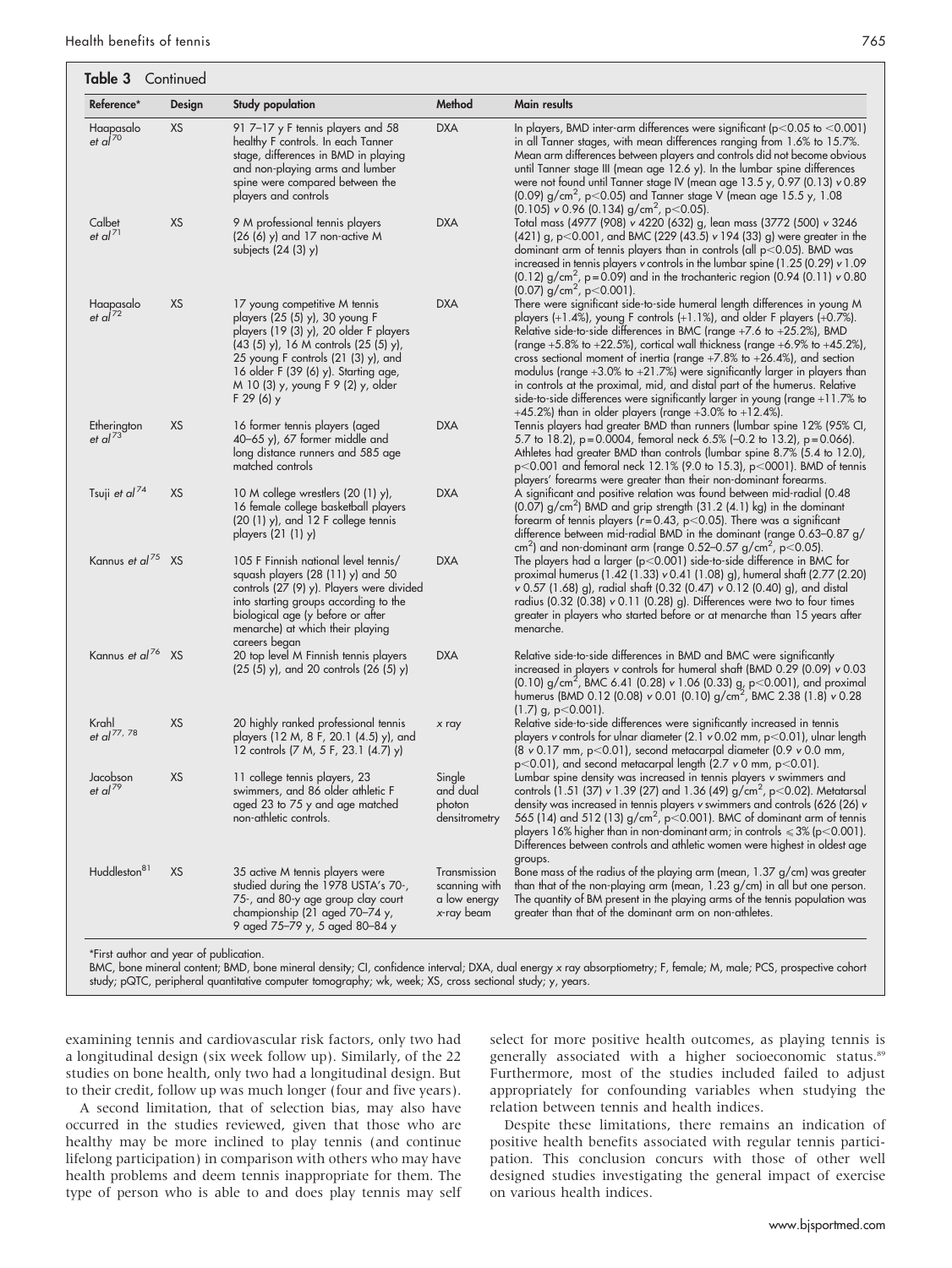The lower body fat percentage of tennis players compared with less active controls is an important finding because obesity has become a ''global epidemic'', with more than one billion adults overweight (body mass index  $(BMI)$  >25) and at least 300 million of them clinically obese (BMI  $>$  30).<sup>90</sup>

This review shows that tennis is associated with increased plasma HDL cholesterol.<sup>47-49</sup> Even though more than 200 risk factors for coronary heart disease have now been identified, the single most powerful predictor is hyperlipidaemia.<sup>91</sup> It is also a significant one—more than half the cases of heart disease are attributable to lipid abnormalities. The higher HDL cholesterol concentrations associated with a lower risk of cardiovascular disease implies that playing tennis may be at reduced risk of cardiovascular events.<sup>92</sup>

The results of the study by Vodak et  $al<sup>49</sup>$  indicate that blood pressure response during tennis play is comparable to the response to an acute bout of moderate intensity dynamic exercise.<sup>93</sup> Unfortunately, no longitudinal studies on the long term effect of tennis on blood pressure were identified and further studies are warranted.

Studies retrieved in this review unanimously showed that tennis was related to healthier bone structure in both sexes and across the age spectrum.<sup>63 65–85</sup> The association depended on the duration of tennis participation and training frequency, being stronger in young starters than in old starters, but was maintained despite decreased tennis participation. This was most clearly present in load bearing bones such as the humerus of the dominant arm, lumbar spine, and femoral neck. These findings support the exercise recommendations described in the American College of Sports Medicine (ACSM) position stand on ''Physical activity and bone health'', which recommends 20 to 40 minutes of weight bearing endurance activities, such as tennis, at least three times a week to augment bone mineral accretion in children and adolescents, and 30 to 60 minutes of these activities at least three times a week to preserve bone health during adulthood.<sup>94</sup>

Playing tennis on a regular basis (two to three times a week), either singles or doubles, meets the exercise recommendations of the ACSM and American Heart Association (AHA).<sup>20-22</sup> Reported mean heart rates during singles tennis ranged from 70% to 90% of maximum heart rate, and mean oxygen consumption ranged from 50% to 80% of  $\dot{V}$ <sub>2</sub>max. Moderate intensity activities are those done at a relative intensity of 40% to 60% of  $\dot{V}$ <sub>2</sub>max (60–75% of maximum heart rate), whereas vigorous intensity activities are those done at a relative intensity of  $>60\%$  of  $\overline{V}o_2$  maximum heart rate). Thus exercise intensity during singles tennis play is high enough to categorise it as a moderate to vigorous intensity sport. This is supported by the findings that tennis players display an above average maximal oxygen uptake compared with normally active populations of the same age and sex.<sup>86 87</sup>

In doubles play, heart rate and  $\dot{V}$ <sub>O2</sub> tend to be lower than during singles play. However, it is not the absolute intensity of the exercise that is relevant, but rather the intensity relative to the physical capacity of the individual. This means that, while singles play may be necessary to result in health benefits for the younger player, doubles play may be sufficient for the middle aged or senior tennis player, because their maximum heart rate and  $\dot{V}o_2$  max are decreased. Doubles play is therefore particularly suitable for these categories. This has the added benefit that it increases the chance that those who play tennis are likely to maintain the sport when they grow older. Hence, the positive effects are maintained. In order for exercise to exert a positive effect, one has to embrace lifelong exercise patterns. The positive effects of sustained physical activity were demonstrated by Houston et al,<sup>62</sup> who found that the association of high ability in tennis during college and a reduced risk of

## What is already know on this topic

- Regular moderate physical activity has a beneficial effect on health and is associated with a decreased risk of cardiovascular disease and diabetes and a positive effect on bone health.
- Recommendations prescribe the accumulation of at least 30 minutes of moderate intensity physical activity, almost daily, relative to the physical fitness of the individual.

# What this study adds

- This study specifically focuses on the relation between tennis and risk factors and diseases related to a sedentary lifestyle.
- There is a positive association between regular tennis participation and health benefits, including improved aerobic fitness, a leaner body, a more favourable lipid profile, improved bone health, and a reduced risk of cardiovascular morbidity and mortality.

cardiovascular disease in later life was at least partly mediated through continued participation in tennis.

## CONCLUSIONS AND RECOMMENDATIONS

A positive association has been shown between regular tennis participation and positive health benefits, including improved aerobic fitness, a leaner body, a more favourable lipid profile, improved bone health, and a reduced risk of cardiovascular morbidity and mortality. Exercise intensity during tennis play meets the exercise recommendations of the ACSM and AHA, and playing tennis regularly will contribute to improved fitness levels. In addition, long term tennis play leads to increased bone mineral density and bone mineral content of the playing arm, lumbar spine, and legs. However, further longitudinal studies with appropriate adjustment for confounding variables and self selection are warranted, to determine whether the positive association between a leaner body, a more favourable lipid profile, and a reduced risk of cardiovascular morbidity and mortality and tennis is an indication of the health benefits of tennis, or the effect of self selection and a healthier lifestyle of tennis players.

#### Authors' affiliations .......................

Babette M Pluim, Royal Netherlands Lawn Tennis Association (KNLTB), Amersfoort, The Netherlands

J Bart Staal, Department of Epidemiology and Caphri Research Institute, Maastricht University, Maastricht, The Netherlands Bonita L Marks, Department of Exercise and Sport Science, University of

North Carolina at Chapel Hill, Chapel Hill, NC, USA

Stuart Miller, Dave Miley, International Tennis Federation, London, UK

## **REFERENCES**

- 1 Warburton DER, Nicol CW, Bredin SSD. Health benefits of physical activity: the evidence. Can Med Assoc J 2006;174:801–9.
- 2 Hu FB, Stampfer MJ, Solomon C, et al. Physical activity and risk for cardiovascular events in diabetic women. Ann Intern Med 2001;134:96–105.
- 3 Wei M, Gibbons LW, Mitchell TL, *et al.* The association between<br>cardiorespiratory fitness and impaired fasting glucose and type 2 diabetes<br>mellitus in men. *Ann Intern Med* 1999;1**30**:89–96.
- 4 Helmrich S, Ragland DR, Leung RW, et al. Physical activity and reduced occurrence of non-insulent-dependent diabetes mellitus. N Engl J Med 1991;325:147–52.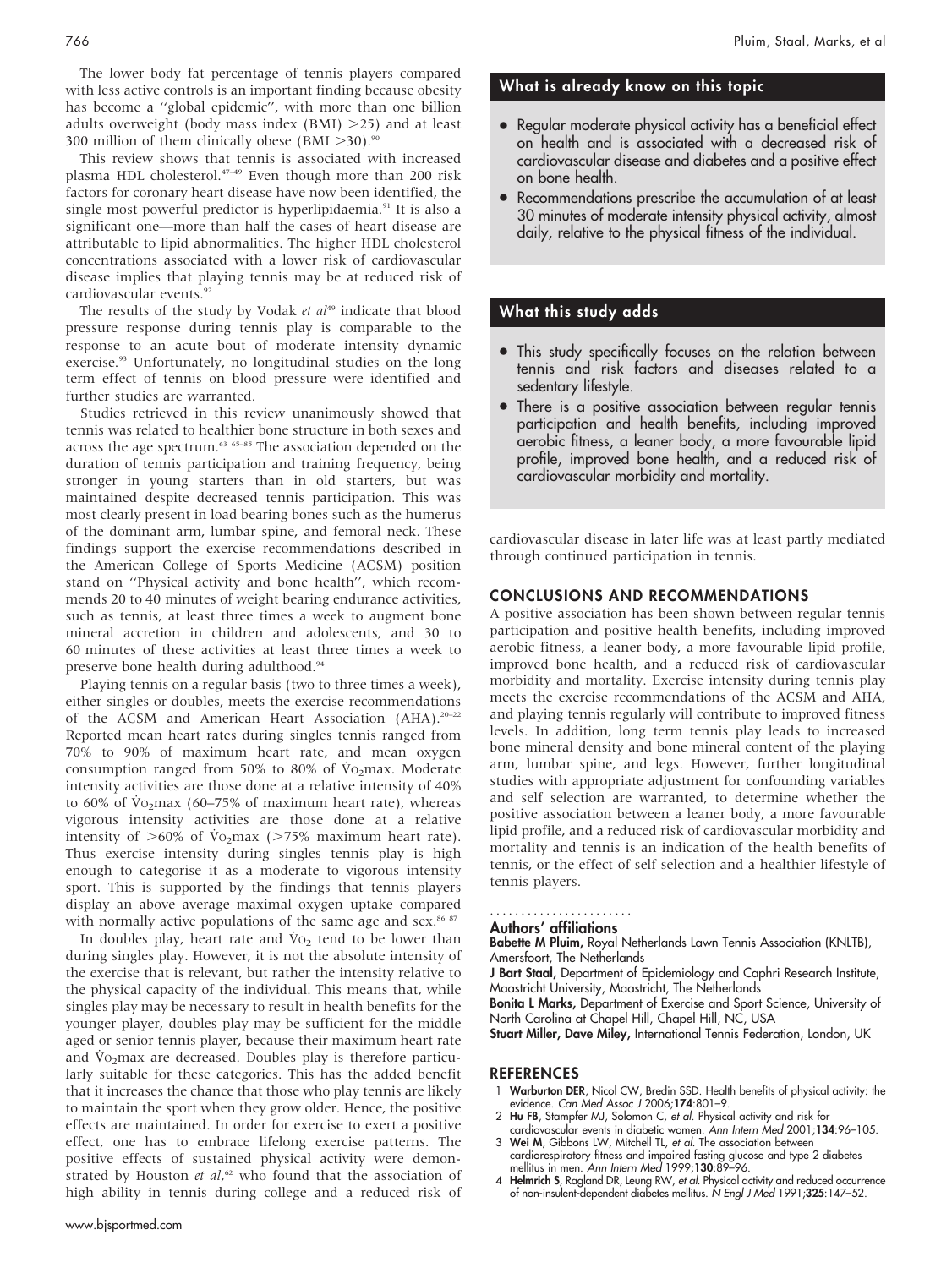#### Health benefits of tennis 767

- 5 Lee I-M, Rexroe KM, Cook NR, et al. Physical activity and coronary heart disease in women. JAMA 2001;285:1447–54.
- 6 Lee I-M, Sesso HD, Paffenberger RS. Physical activity and coronary heart disease risk in men. Does the duration of exercise episodes predict risk? Circulation 2000;102:981–6.
- 7 Lee I-M, Sesso HD, Oguma Y, et al. Relative intensity of physical activity and risk of coronary heart disease. Circulation 2003;107:1110–16.
- 8 Yu S, Yarnell JWG, Sweetnam PM, et al. What level of physical activity protects against premature cardiovascular death? The Caerphilly study. Heart 2003;89:502–6.
- 9 Williams PT. Relationships of heart disease risk factors to exercise quantity and intensity. Arch Intern Med 1998;158:237–45.
- 10 Kraus WE, Houmard JA, Duscha BD, et al. Effects of the amount and intensity of exercise on plasma lipoproteins. N Engl J Med 2002;347:1483–92.
- 11 Slentz CA, Duscha BD, Johnson JL, et al. Effects of the amount of exercise on body weight, body composition, and measures of central obesity: STRRIDE – a randomized controlled study. Arch Intern Med 2004;164:31–9.
- 12 Barlow CE, LaMonte MJ, Fitzgerald SJ, et al. Cardiorespiratory fitness is an independent predictor of hypertension incidence among initially normotensive healthy women. Am J Epidemiol 2006;163:142-50.
- 13 Houmard JA, Tanner CJ, Slentz CA, et al. Effect of the volume and intensity of exercise training on insulin sensitivity. J Appl Physiol 2004;96:101-6.
- 14 DiPietro L, Dziura J, Yeckel CW, et al. Exercise and improved insulin sensitivity in older women: evidence of the enduring benefits of higher intensity training. J Appl Physiol 2006;100:142–9.
- 15 Twisk JW, Staal BJ, Brinkman MN, et al. Tracking of lung function parameters and the longitudinal relationship with lifestyle. Eur Respir J 1998;12:627–34.
- 16 Duncan GE, Anton SD, Sydeman SJ, et al. Prescribing exercise at varied levels of intensity and frequency: a randomized trial. Arch Intern Med 2005;165:2362–9.
- 17 Lemura LM, Von Duvillars SP, Mokerjee S. The effects of physical training of functional capacity in adults ages 46–90: a meta-analysis. J Sports Med Phys Fitness 2000;40:1–10.
- 18 Borer KT. Physical activity in the prevention and amelioration of osteoporosis in women: interaction of mechanical, hormonal and dietary factors. Sports Med 2005;35:779–830.
- 19 ACSM. Position stand: The recommended quantity and quality of exercise for developing and maintaining cardiorespiratory fitness and muscular fitness in healthy adults. Med Sci Sports Exerc 1990;22:265–74.
- 20 Pate RR, Pratt M, Blair SN, et al. Physical activity and public health. A recommendation from the Centers for Disease Control and Prevention and the American College of Sports Medicine. JAMA 1995;273:402-7
- 21 Thompson PD, Buchner D, Pina IL, et al. AHA scientific statement: Exercise and physical activity in the prevention and treatment of atherosclerotic cardiovascular disease. Circulation 2003;107:3109–16.
- 22 ACSM. Position stand: The recommended quantity and quality of exercise for developing and maintaining cardiorespiratory titness and muscular titness, and<br>flexibility in healthy adults. Med Sci Sports Exerc 1998;**30**:975–91.
- 23 Girard O, Millet GP. Effects of the ground surface on the physiological and technical responses in young tennis players. In: Lees A, Kahn J-F, Maynard IW,<br>eds. *Science and racket sports*. London: Routledge, 2004:43–8.
- 24 Weber K. Der Tennissport aus internistisch-sportmedizinischer Sicht. Sankt Augustin: Verlag Hans Richarz, 1987.
- 25 Novas AM, Rowbottom DG, Jenkins DG. A practical method of estimating energy expenditure during tennis play. J Sports Sci 2003;6:40–50.
- 26 Smekal G, von Duvillard SP, Pokan R, et al. Changes in blood lactate and respiratory gas exchange measures in sports with discontinuous load profiles. Eur J Appl Physiol 2003;89:489–95.
- 27 Bernardi M, De Vito G, Falvo ME, et al. Cardiorespiratory adjustment in middlelevel tennis players: are long term cardiovascular adjustments possible? In: Lees A, Maynard L, Hughes M, Reilly T, eds. Science and racket sports II. London: E & FN Spon, 1998:20–6.
- 28 Christmass MA, Richmond SE, Cable NT, et al. Exercise intensity and metabolic response in singles tennis. J Sports Sci 1998;16:739–47.
- 29 Christmass MA, Richmond SE, Cable NT, et al. A metabolic characterisation of singles tennis. In: Reilly T, Hughes M, Lees A, eds. Science and racket sports I. London: E & FN Spon, 1994:3-9.
- 30 Reilly T, Palmer J. Investigation of exercise intensity in male singles lawn tennis. In: Reilly T, Hughes M, Lees A, eds. Science and racket sports I. London: E&FN Spon, 1994:10–3.
- 31 Bergeron M, Maresh C, Kraemer WJ, et al. Tennis: a physiological profile during match play. Int J Sports Med 1991;12:474–9.
- 32 Therminarias A, Dansou P, Chirpaz-Oddou MF, et al. Hormonal and metabolic changes during a strenuous tennis match. Effect of ageing. Int J Sports Med 1991;12:10–16.
- 33 Therminarias A, Dansou P, Chirpaz-Oddou MF, et al. Effects of age on heart rate response during a strenuous match ot tennis. *J Sports Med Phys Fitness*<br>1990;**30**:389–96.
- 34 Morgans LF, Jordan DL, Baeyens DA, et al. Heart rate responses during singles and doubles tennis competition. Physician Sportsmed 1987;15:67–74.
- 35 Elliott B, Dawson B, Pyke F. The energetics of singles tennis. J Human Mov Studies 1985;11:11–20.
- 36 Docherty D. A comparison of heart rate responses in racquet games. Br J Sports Med 1982;16:96–100.
- 37 Kindermann W, Schnabel A, Schmitt WM, et al. Verhalten von Herzfrequenz und Metabolismus beim Tennis und Squash. Dtsch Z Sportmedizin 1981;9:229–37.
- 38 Seliger V, Ejem M, Pauer M, et al. Energy metabolism in tennis. Int Z Angew Physiol 1973;31:333–40.
- 39 Ferrauti A, Bergeron MF, Pluim BM, et al. Physiological responses in tennis and running with similar oxygen uptake. Eur J Appl Physiol 2001;85:27–33.
- 40 Fernandez J, Fernandez-Garcia B, Mendez-Villanueva A, et al. Activity patterns lactate profiles and ratings of perceived exertion (RPE) during a professional singles tennis tournament. In: Crespo M, McInerney P, Miley D, eds. Quality coaching for the future.14<sup>th</sup> ITF Worldwide Coaches Workshop. London: ITF, 2005
- 41 Buti T, Elliott B, Morton A. Physiological and anthropometric profiles of elite pre-pubescent tennis players. Physician Sportsmed 1984;12:111–16.
- 42 Carlson JS, Cera MA. Cardiorespiratory, muscular strength and anthropometric characteristics of elite junior australian junior male and female tennis players. Aust J Sci Med Sport 1984;16:7–13.
- 43 Powers SK, Walker R. Physiological and anatomical characteristics of outstanding female junior tennis players. Res Q Exerc Sport 1982;53:172–5.
- 44 Kraemer W, Triplett N, Fry A, et al. An in-depth sports medicine profile of women college tennis players. J Sport Rehabil 1995;4:79–98.
- 45 Vodak PA, Savin WM, Haskell WL, et al. Physiological profile of middle-aged male and female tennis players. Med Sci Sports Exerc 1980;12:159–63.
- 46 Wilmore JH, Davis JA, O'Brien R, et al. Physiological alterations consequent to 20-week conditioning programs of bicycling, tennis, and jogging. Med Sci Sports Exerc 1980;12:1–8.
- 47 Swank AM, Condra S, Yates JW. Effect of long term tennis participation on aerobic capacity, body composition, muscular strength and flexibility and serum lipids. Sports Med Training Rehab 1998;8:99–112.
- 48 Ferrauti A, Weber K, Struder HK. Effects of tennis training on lipid metabolism and lipoproteins in recreational players. Br J Sports Med 1997;31:322-7
- 49 Vodak PA, Wood PD, Haskell WL, et al. HDL-cholesterol and other plasma lipid and lipoprotein concentrations in middle-aged male and female tennis players. Metabolism 1980;29:745–52.
- 50 Schneider D, Greenberg MR. Choice of exercise: a predictor of behavioral risks? Res Q Exerc Sport 1992;63:231–7.
- 51 Laforest S, St-Pierre DMM, Cyr J, et al. Effects of age and regular exercise on muscle strength and endurance. Eur J Appl Physiol 1990;60:104–11.
- 52 Jetté M, Landry F, Tiemann B, et al. Ambulatory blood pressure and Holter monitoring during tennis play. Can J Sport Sci 1991;16:40–4.
- 53 Nessler A. Sportmedizinische Befunde und sportpraktische Erfahrungen zum Tennisunterricht in der Bewegungstherapie von Typ-2-Diabetikern. Thesis. Cologne: Deutsche Sporthochschule, 2001.
- 54 Brauer BM, Buttner K. Geisler H. Herz-Kreislauf- und Stoffwechseluntersuchungen an Tennisspielern unter Labor-, Trainings- und Wettkampfbedingungen. Theorie und Praxis der Köperkultur 1970;19:1071–84.
- 55 Brauer BM, Büttner K. Herzgrösse und Leingstungsfähigkeit bei Tennisspielern. Theorie und Praxis der Köperkultur 1970;19:350-9.
- 56 Pelliccia A, Maron BJ, Culasso F, et al. Athlete's heart in women. Echocardiographic characterization of highly trained elite female athletes. JAMA 1996;276:211–15.
- 57 Pelliccia A, Maron BJ, Spataro A, et al. The upper limit of physiologic cardiac hypertrophy in highly trained elite athletes. N Engl J Med 1991;324:295–301.
- 58 Spirito P, Pelliccia A, Proschan MA, et al. Morphology of the ''athlete's heart'' assessed by echocardiography in 947 elite athletes representing 27 sports. Am J Cardiol 1994;74:802–6.
- 59 Keul J, Stockhausen W, Pokan R, et al. [Metabolic and cardiovascular adaptation and performance of professional tennis players.] *Dtsch Mec*<br>Wochenschr 1991;**116**:761–7.
- Keul J, Berg A, Huber G, et al. [Kardiozirkulatorische und metabolische Anpassungsvorgänge bei Tennispielern.] Herz Kreislauf 1982;7:373–81
- 61 Whyte GP, George K, Sharma S, et al. The upper limit of physiological cardiac hypertrophy in elite male and temale athletes: the British experience. *Eur J App*.<br>*Physiol 2*004;**92**:592–7.
- 62 Houston TK, Meoni LA, Ford DE, et al. Sports ability in young men and the incidence of cardiovascular disease. Am J Med 2002;112:689-95.
- 63 Kontulainen S, Kannus P, Haapasalo H, et al. Changes in bone mineral content with decreased training in competitive young adult tennis players and controls: a prospective 4-yr follow-up. Med Sci Sports Exerc 1999;31:645–52.
- 64 Kontulainen S, Kannus P, Haapasalo H, et al. Good maintenance of exerciseinduced bone gain with decreased training of female tennis and squash players: a prospective 5-year follow-up study of young and old starters and controls. J Bone Miner Res 2001;16:195–201.
- 65 Sanchis Moysi J, Dorado C, Vicente-Rodriguez G, et al. Inter-arm asymmetry in bone mineral content and bone area in postmenopausal recreational tennis players. Maturitas 2004;48:289–98.
- 66 Sanchis Moysi J, Vicente-Rodriguez G, Serrano JA, et al. The effect of tennis participation on bone mass is better retained in male than female master tennis players. In: Lees A, Kahn J-F, Maynard IW, eds. Science and racket sports III. London: Routledge, 2003.
- 67 Haapasalo H, Kontulainen S, Sievanen H, et al. Exercise-induced bone gain is due to enlargement in bone size without a change in volumetric bone density: a peripheral quantitative computed tomography study of the upper arms of male tennis players. Bone 2000;27:351–7.
- 68 Nara-Ashizawa N, Liu LJ, Higuchi T, et al. Paradoxical adaptation of mature radius to unilateral use in tennis playing. Bone 2002;30:619–23.
- 69 Ashizawa N, Nonaka K, Michikami S, et al. Tomographical description of tennisloaded radius: reciprocal relation between bone size and volumetric BMD. J Appl Physiol 1999;86:1347–51.
- 70 Haapasalo H, Kannus P, Sievanen H, et al. Effect of long-term unilateral activity on bone mineral density of female junior tennis players. J Bone Miner Res 1998;13:310–9.
- **Calbet JA**, Moysi JS, Dorado C, et al. Bone mineral content and density in professional tennis players. Calcif Tissue Int 1998;62:491–6.